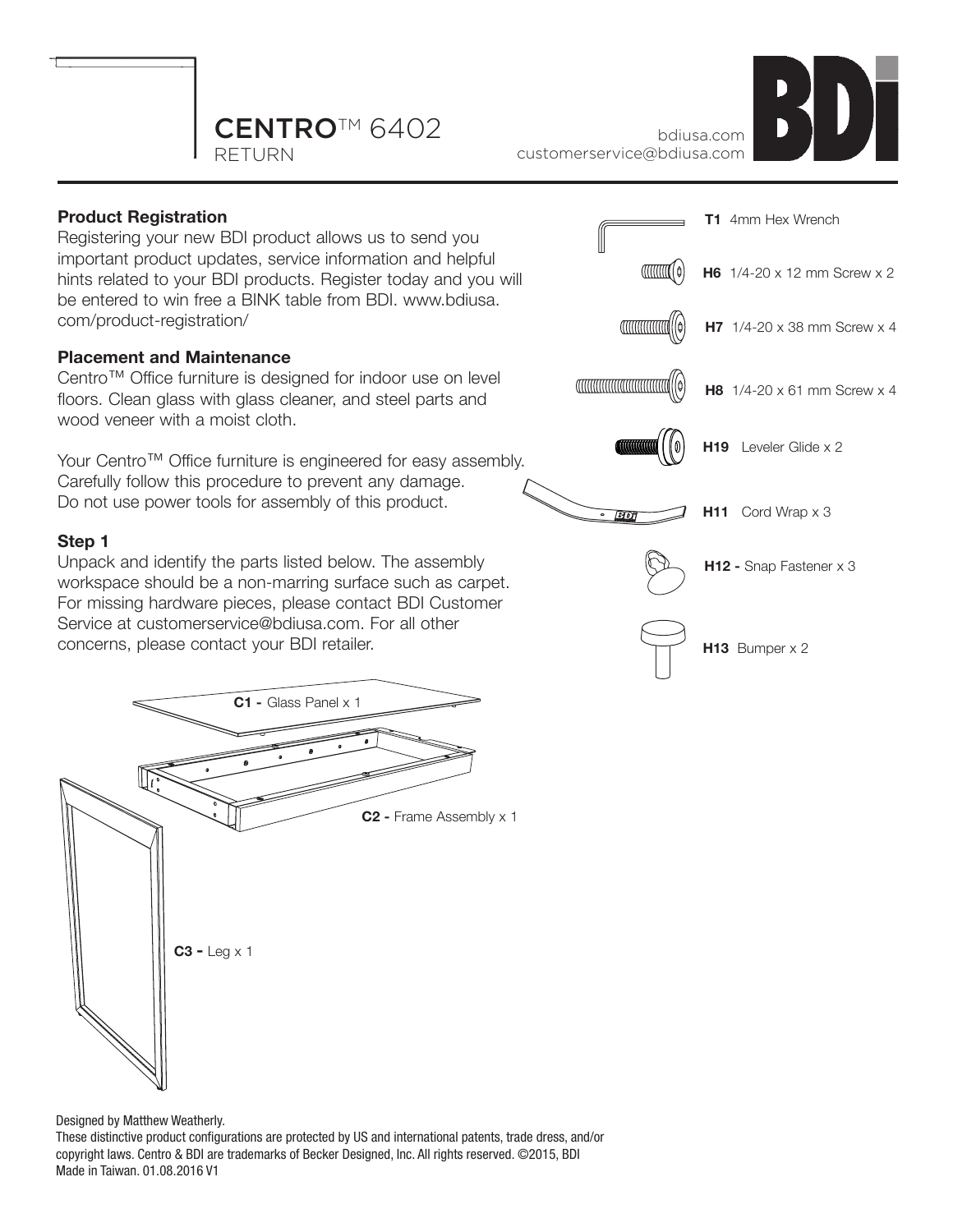**Step 1 -** Install **Glides H10** to the bottom of **Leg C3.** Attach **Leg C3 to Frame Assembly C2** with **Screws H7.**



**Step 2 -** Install **BDI Cord Wraps H11 using Snap Fasteners H12** into hole locations as shown. Install **Bumpers H13** into holes as shown.